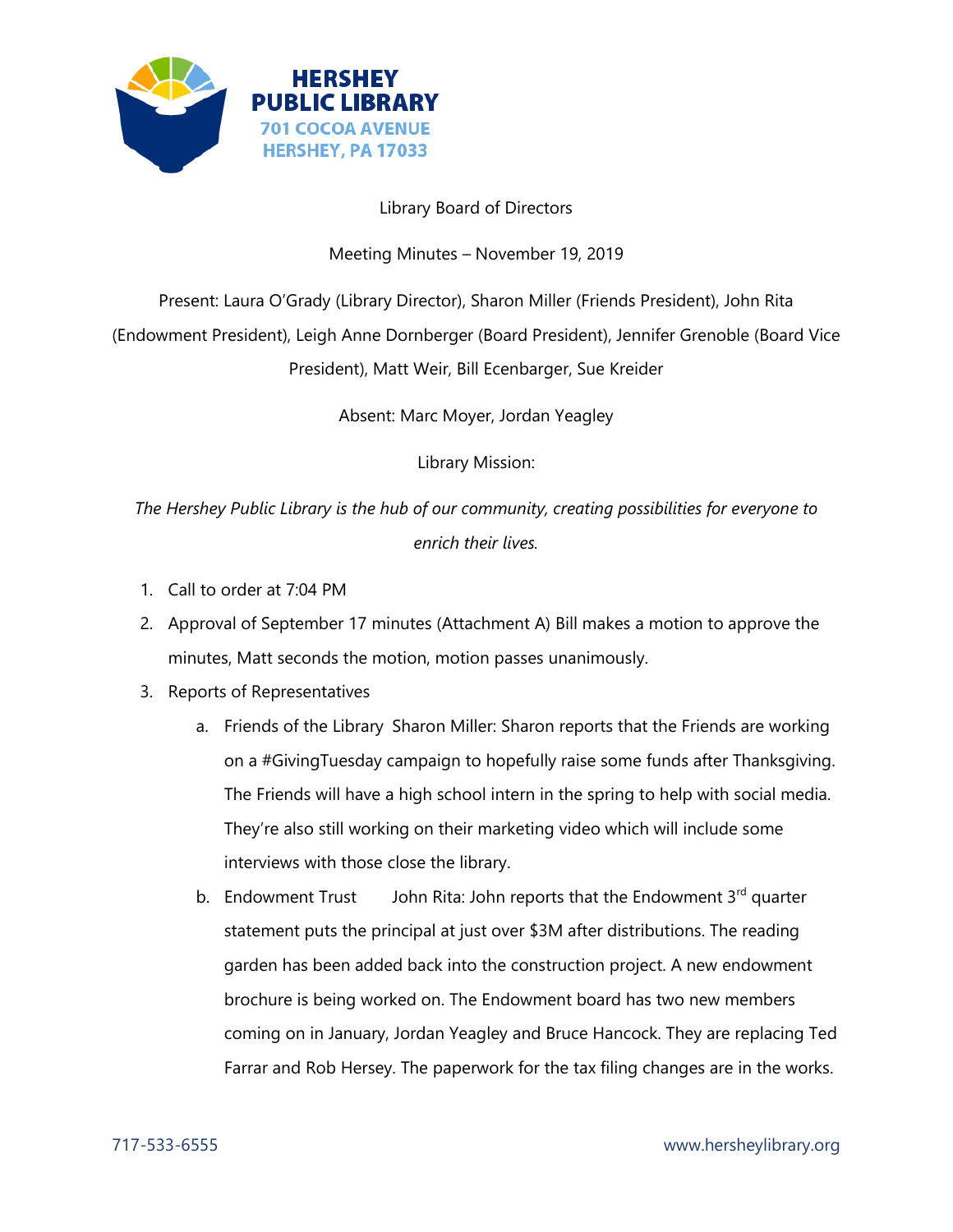

Laura reports that all the signed paperwork is ready to go and will be mailed to the attorney tomorrow.

- 4. New Business
	- a. Thank you to Matt Weir & Jennifer Grenoble: Laura presents retiring board members Matt Weir and Jennifer Grenoble with books plated in their honor. Both Matt and Jennifer remark on the time they spent serving the library and the Township.
	- b. 2020 Board Meeting Schedule: Laura presents the 2020 Library Board meeting schedule and notes one change from the attachment she had sent out with the packet. The January meeting is now scheduled for Tuesday January 21. The only non-routine board meeting time will fall in November where the meeting is on a Monday as the Tuesday would have conflicted with the Township Budget Hearing.
	- c. 2020 Library Closing Schedule: Laura presents the 2020 Library Closing Dates. There are two dates when the library will open late for staff meetings. These dates are February 21 and December 11. The library will be closed for Booksale preview day July 31. Bill makes a motion to approve the library closing dates, Sue seconds the motion, motion carries unanimously.
	- d. 2020 Library Board Officers: Laura reports the 2020 Board officers will be Sue Kreider as President and Bill Ecenbarger as Vice President. Laura thanks Leigh Anne Dornberger for her time as President and Jennifer Grenoble for her time as Vice President.
	- e. Filming and Photography Policy: Laura reports that libraries across the country are being faced with First Amendment Audits wherein members of the community come to public buildings and record public staff members without gaining permission. The intention is to bait public officials into asking them to stop, so they can then claim that their first amendment rights are being violated.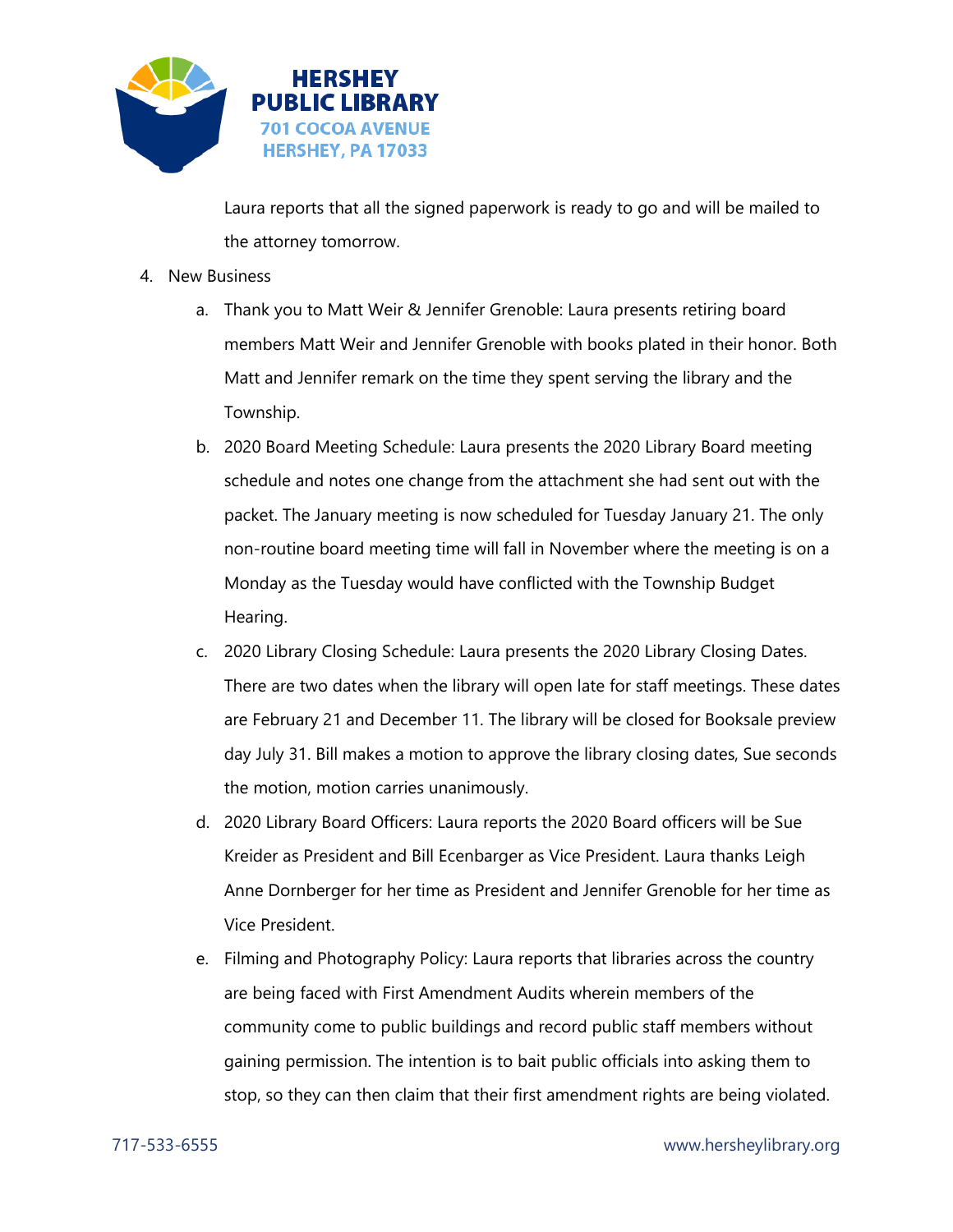

Hershey Public Library's filming and photography policy is very light and vague, and Laura believes we may be able to add language into the policy that allows the library to ask patrons to stop filming/recording if the recording interferes with library activities. Laura provides an example from St. Louis Public Library. Laura will work with the Township Administration and Derry Township Police to craft language that may be appropriate and will provide the Board Members with a proposed policy revision in January.

- f. 2020 Township Budget: Laura reports that the Township had its budget hearing a few weeks ago and the library has maintained steady funding although the library is now tracked in a separate fund from the General Fund. Chris Christman reports that this is more in line with  $2<sup>nd</sup>$  Class Township Code and will more easily allow us to designate funds to library operations. This is a proposed budget and is set to be approved by the Board of Supervisors in December.
- g. Staff changes: Two fulltime staff members are leaving the library in December and January. These departures have opened up the possibility of staff restructuring. Laura has worked with Chris Christman to draft revised job descriptions, reporting relationships and job titles. These changes will be presented to the Township Board of Supervisors at the December 17<sup>th</sup> meeting and will then be presented to the Library Board in January.
- 5. Old Business
	- a. Construction: Laura reports that construction is underway and the only collection that is unavailable is children's non-fiction. The rest of the kids and teen collection is available, but in different places than usual. So far, the staff and patrons have been very patient and accommodating. Laura has started the process for a contract extension which would put the end of our grant period at June 30, 2020. Jennifer confirms that this would satisfy the concern that we wouldn't be able to get reimbursed for expenses past March 30. Laura confirms